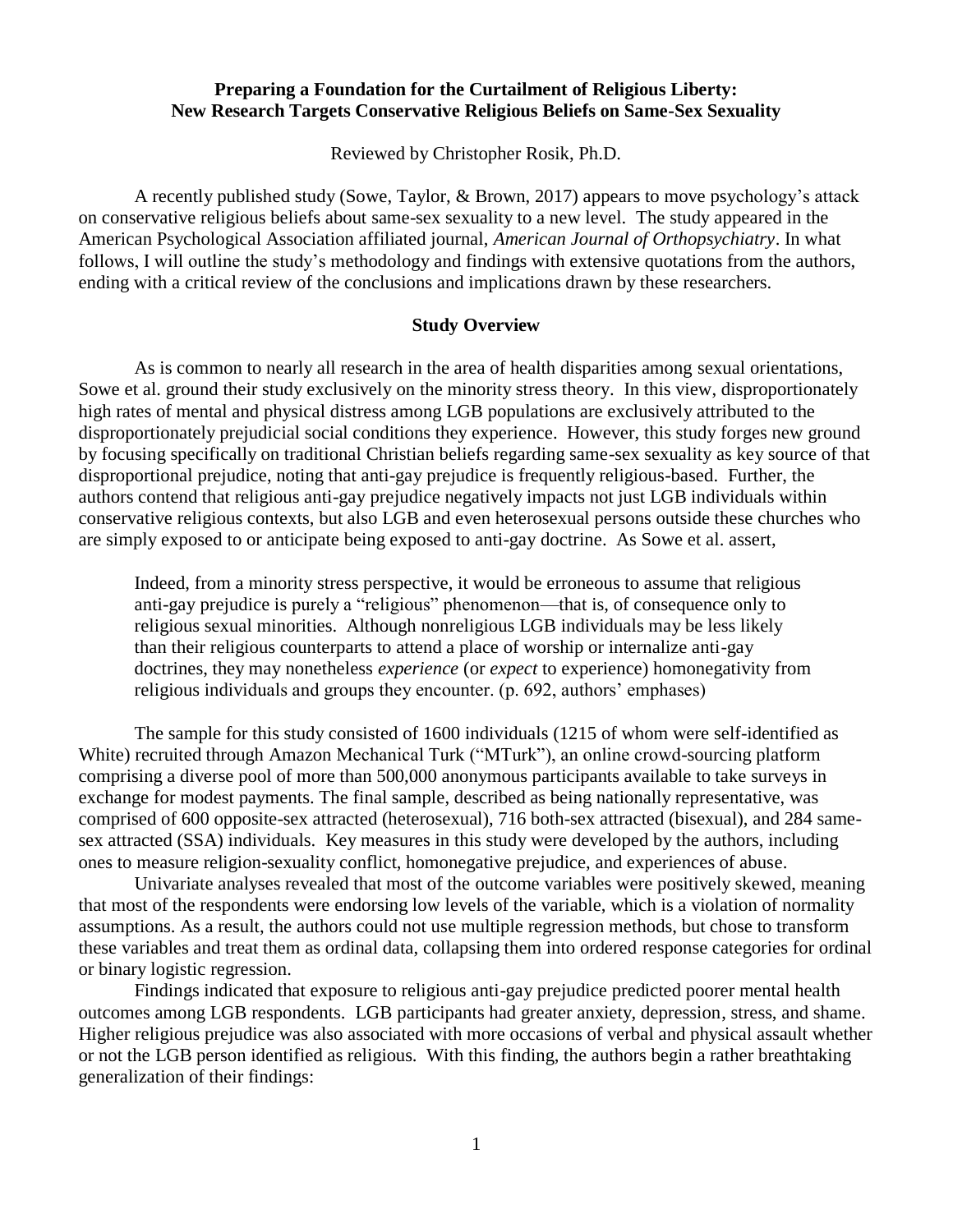…[T]he current study is among the first to demonstrate that religious anti-gay prejudice measured across a variety of life domains beyond faith community contexts—is associated with a range of harmful outcomes among LGB persons generally and not only among those who are religious. This finding makes sense from a minority stress perspective, given that both religious *and* nonreligious individuals may be exposed to—or expect to experience—religious anti-gay prejudice from religious people in their lives. Hence, regardless of whether or not LGB persons possess any religious beliefs of their own, they may nonetheless be harmed via stress processes involving *experiences* and *expectancies* of religious-based rejection. In addition to these processes, religious LGB individuals may also be harmed when they *internalize* the homonegative religious doctrines they have been exposed to, which may generate distressing intrapersonal conflict. (p. 697, authors' emphases)

Sowe et al. proceed to discuss their finding that the effects of religious prejudice were largely observed to be independent of sexual orientation, as exposure to such anti-gay prejudice predicted poorer outcomes among all respondents, including heterosexuals.

This finding is particularly remarkable as it suggests that the adverse effects of anti-gay religious exposure may extend not only beyond *religious* sexual minorities but also beyond *sexual minorities* themselves. In this way anti-gay religious exposure may have the potential to harm everyone—which is consistent with the findings of a small number of studies suggesting that individuals of all orientations may be adversely affected by anti-gay social conditions. (p. 697, authors' emphases)

The study did find that religious anti-gay prejudice was unrelated to suicidal thoughts and behaviors, though the authors speculate that reducing exposure to religious homonegativity might still bolster LGB resiliency with regard to suicide. Finally, the authors note that religious prejudice was unrelated to drug and alcohol abuse, which they acknowledge supports the notion that substance abuse among LGB persons may be more strongly related to aspects of the gay subculture than to the experience of prejudice.

In what will surely be most disconcerting to Christian traditionalists (and by inference to conservative adherents of other faiths) are the implications drawn by Sowe et al. from their research. These implications are broad-based and pertain to licensed therapists, pastoral counselors, clergy, denominational leaders, religious universities, and para-church organizations with conservative moral views regarding same-sex behavior. Here I will again let the authors speak for themselves in order for interested readers to gauge the seriousness of these claims for themselves.

Moreover, the measurement of prejudice in the current study was not restricted to overt and hostile forms of anti-gay aggression, but was based upon the disapproval of same-sex sexuality. Results therefore suggest that aside from overt religious abuse, a basic *lack of approval* of same-sex sexuality among religious others may jeopardize the wellbeing of sexual minority—and potentially heterosexual—individuals. In this way, the religiousbased disapproval of homosexuality may amount to more than a harmless expression of religious beliefs, instead operating as a distinct from of oppression with potential psychological consequences. Ironically then, attempts to demonstrate love and tolerance toward homosexuals while continuing to "hate the sin" of homosexuality may undermine the objectives and mental health obligations of religious pastoral care. Such deficits in care may explain why LGB persons who seek help from religious advisors appear to be more likely to attempt suicide than those who do not seek help at all (Meyer et al., 2015).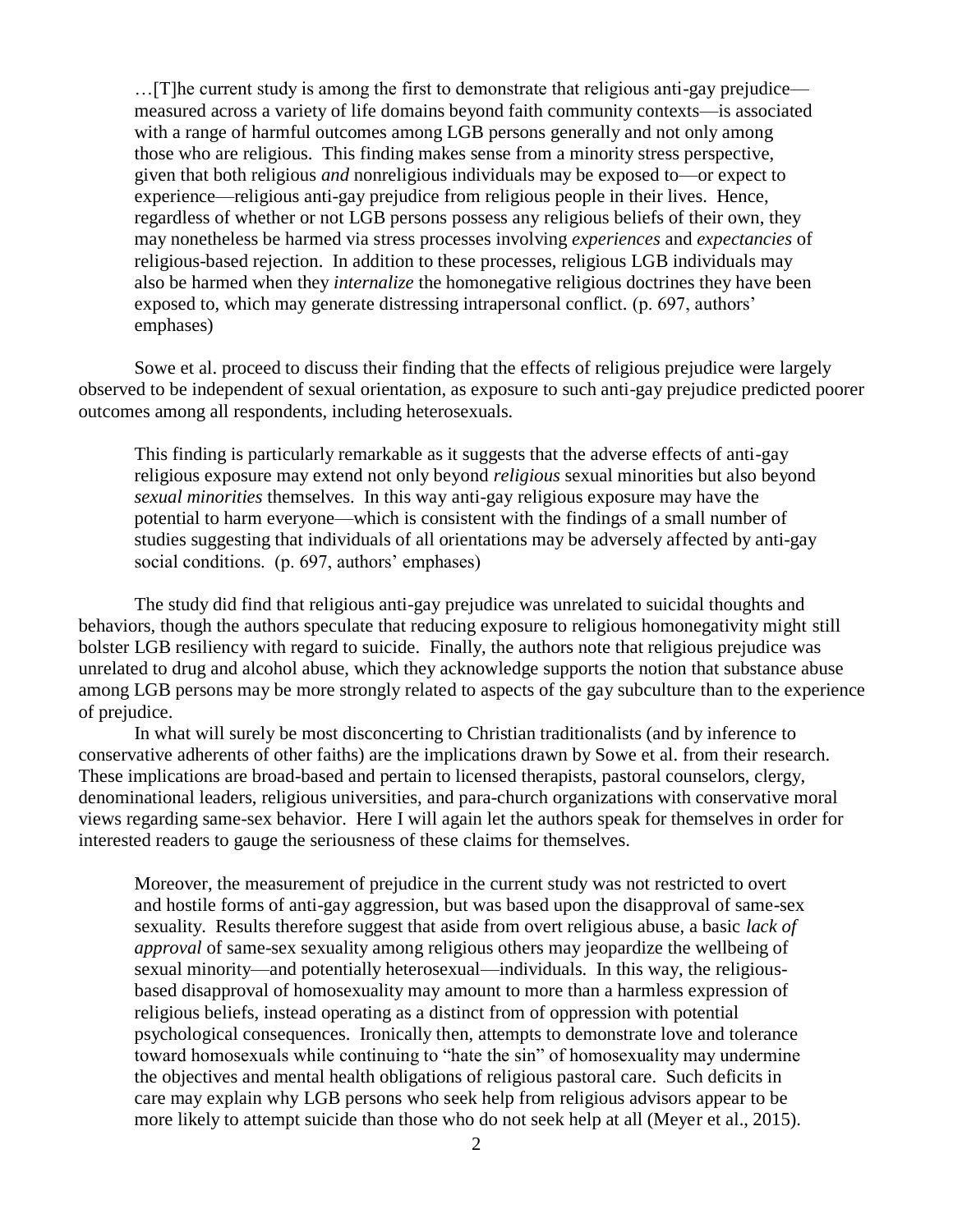Religious leaders, chaplains, counselors, and clinicians should therefore be aware that good-intentioned approaches to care that exclude the affirmation of same-sex attraction might instead perpetuate psychological harm and identity conflict. (p. 699, authors' emphases)

Finally, in the most overt reference to religious liberty, the authors suggest that religious freedoms taken for granted by religious conservatives are in need of reconsideration.

Prejudice may be further facilitated through exemptions to anti-discrimination policies that allow religious businesses and institutions to deny employment, academic enrollment, or the provision of goods and services to sexual minority individuals. The current findings suggest that policies purporting to protect religious freedoms are likely to do so at the expense of sexual minority wellbeing, insofar as these policies legitimize expressions of prejudice on the basis of anti-gay religious beliefs. (p. 699)

Sowe et al then summarize their conclusions in a manner that religious conservatives will certainly perceive as having ominous overtones.

…"hating the sin" of homosexuality cannot be viewed merely as an innocuous expression of faith. Rather, homonegative religious exposure may be of greater health and mental health concern than is conventionally recognized, potentially undermining the wellbeing of both religious and nonreligious LGB persons as well as their heterosexual counterparts…. Taken together then, the findings of the current study imply that both broad and substantial harm may ensue when religious bodies and faith adherents—including clinicians and pastoral care workers—espouse, and expose others to, anti-gay religious ideology. (p. 700)

## **Critical Comments on Sowe et al.**

There is no doubt that conservative religious communities can improve their approach to and interactions with non-heterosexual persons, and research that could help promote increased sensitivity is indeed welcome. However, to be most useful in this regard, such research needs to demonstrate understanding and sensitivity to both LGB and religiously conservative communities, and on this count Sowe et al. largely fails. The authors offer broad and speculative generalizations from their findings that give the impression of a conclusion in search of data. Certainly, when depicting historic religious teachings as health hazards and implicitly advocating for the suspension of religious freedom to live out these teachings, researchers should proceed only with great circumspection, nuance, and humility in their claims (Rosik, Griffith, & Cruz, 2009). This is all the more necessary given the methodological limitations of this research, which I describe below.

First, it has to be remembered that these are self-report data, and Sowe et al. mention this, if only in passing. Hence, the reports are of *perceived* anti-religious prejudice. This does not mean that they do not have some merit, but it does signify that as perceived experiences they are subject to a host of mediating and moderating influences that have been identified in the literature (e.g., attachment and coping styles, rejection sensitivity) that were not assessed in this study. It is also worth observing that the most objective of the outcome variables, suicidal behavior and drug and alcohol abuse, were not found to be associated with anti-gay religious prejudice. Responsible researchers would acknowledge these limitations and call for further research, offering practice and policy implications only with extreme tentativeness that recognizes other interpretations and alternatives (cf. Vrangalova & Savin-Williams, 2014, for some examples of alternate explanations for health disparities).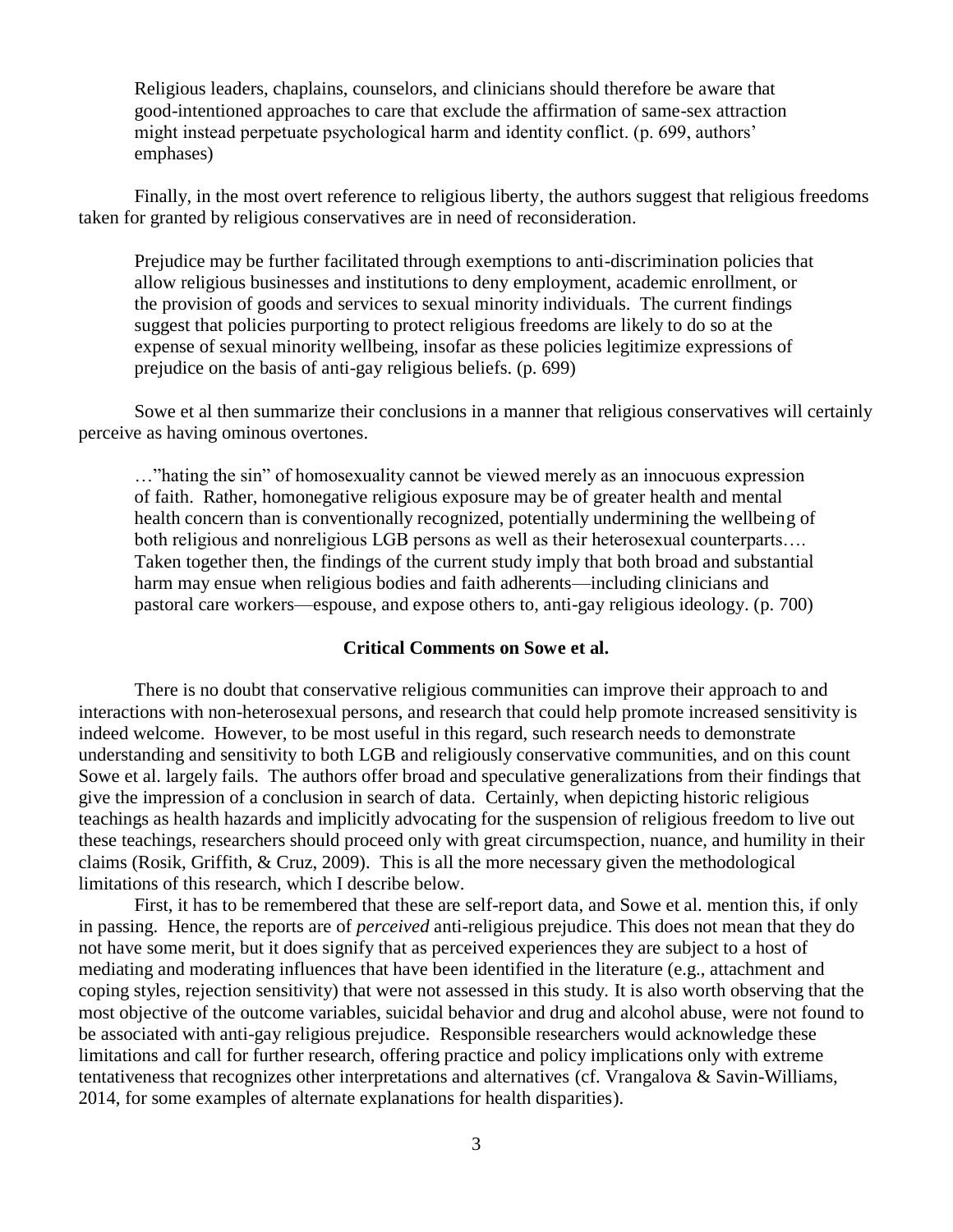Second, although the authors claim a nationally representative sample, their use of the MTurk survey format and platform attracts an almost certainly non-representative sample of any particular population other than the tautological population of "people who participate in MTurk surveys." Furthermore, MTuck workers may misrepresent themselves, which could create additional distortion in research findings (Wessling, Huber, & Netzer, 2017). Hence, the extent to which the study's findings can be generalized to LGB, Christian, past Christian, and conservative religious populations is uncertain. Advocating for the blanket curtailment of religious liberty on the basis of one sample with questionable generalizability creates the appearance of activism and not science.

Third, as noted earlier, several of the outcome measures, including the central predictor of the study, religious prejudice, were developed by the authors. As such, there is no way to be certain of the psychometric quality of these scales and whether they are reliable and valid for assessing the constructs they purport to measure. The only reported psychometric information on the religious prejudice measure was the internal reliability index (i.e., Cronbach's alpha), which at .81 was adequate but not spectacular.

Fourth, the findings are grounded in correlational statistics, and as such cannot determine causality between variables. The authors attempt to play down this limitation by alluding again to minority stress theory as a rationale for their assumed causal pathway from prejudicial experiences to mental and physical distress. Still, it remains hard to scientifically justify restrictions on something as basic as religious liberty in the absence of supportive longitudinal data examining a variety of theoretical causal models (cf. Vrangalova & Savin-Williams, 2014).

Fifth, and perhaps most concerning, was the distributional properties of the study data. Sowe et al. reported that most of their outcome measures were positively skewed, and apparently so extensively that normal data transformations were still not sufficient to maintain the data as a continuous measurement and allow their preferred regression method. What this could, for example, mean regarding the religious prejudice measure is that respondents' in this sample reported experiencing low levels of religious antigay prejudice generally, and these responses had to be put into an ordinal format that was less tied to the anchors of the scale.

In the case of religious prejudice, the participants were asked to rate the extent of disapproval of same-sex sexuality they felt existed among nine groups of people spanning several life domains, including family, friends, coworkers, and faith communities. The scale anchors for these ratings were *0 = no, not at all* and *4 = yes, to a very large extent*. In this case the positive skew might signal that differences in experiences of perceived prejudice from these groups could be the difference between *no, not at all* and *yes, to a slight extent* (note that the meanings of scale points "*1" and "2"* were not provided by the authors). Such a relatively small magnitude of difference, if confirmed, would constitute an unacceptable and scientifically irresponsible basis for Sowe et al.'s broad conclusions and implications.

The authors somewhat astonishingly did not provide basic descriptive information (means and standard deviations) for any of their variables, so this concern can not be ruled out. In fact, on multiple occasions I requested this information (as well as the dataset) from the lead author and received no response. This is not in keeping with APA research guidelines for data requests by other professionals and mirrors the earlier experience of Regnerus (2017), casting some doubt on the integrity of this study and other research in this field.

By way of summary, and taking a wide-angle lens on this topic, it appears to me that Sowe et al.'s research is perhaps the most overtly hostile to date toward non-affirming conservative religious beliefs about same-sex sexuality. However, the appearance of studies that take a similar, if slightly more subdued, line of reasoning is growing at a fast pace (cf., Barnes & Meyer, 2012; Crowell, Galliher, Dehlin, & Bradshaw, 2015; Garrett-Walker, J. J., & Torres, V. M., 2017; Shilo & Savaya, 2012; Sowe, Brown, & Taylor, 2014). It would be naïve for religiously conservative clinicians, pastors, and other leaders to think this will not soon find its way into professional, legal, and judicial proceedings concerned with the intersection of LGB rights and religious liberties. Faith-based counselors and conservative religious leaders who distanced themselves from efforts to contest therapy bans may now find such bans